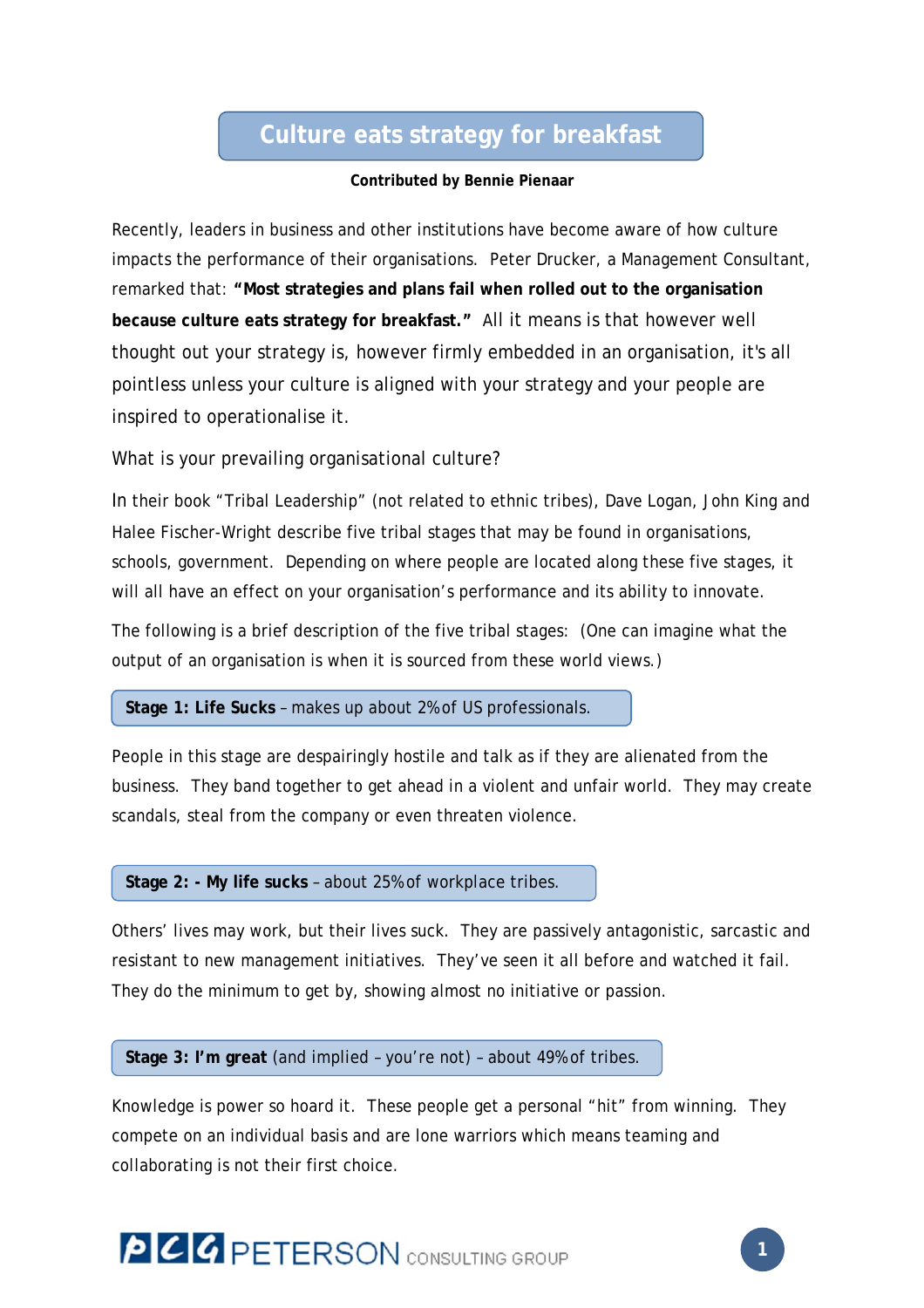#### **Stage 4: We're great** – about 22% of tribes.

Team members are excited to work together for the benefit of the entire organisation. People seem happy, inspired and genuine. Teams are the norm, focused around shared values and a common purpose.

#### **Stage 5: Life is great** – about 2% of tribes.

Language revolves around infinite potential. How the group is going to make history (NOT merely to beat a competitor, but to have a global impact). People can find a way to work with almost anyone, provided their commitment to values is at the same intensity. People have been caught up in an inspiring over-arching goal which is bigger than themselves, the team and even the organisation.

# 5 Stages of Culture



## % of Tribes at each Stage